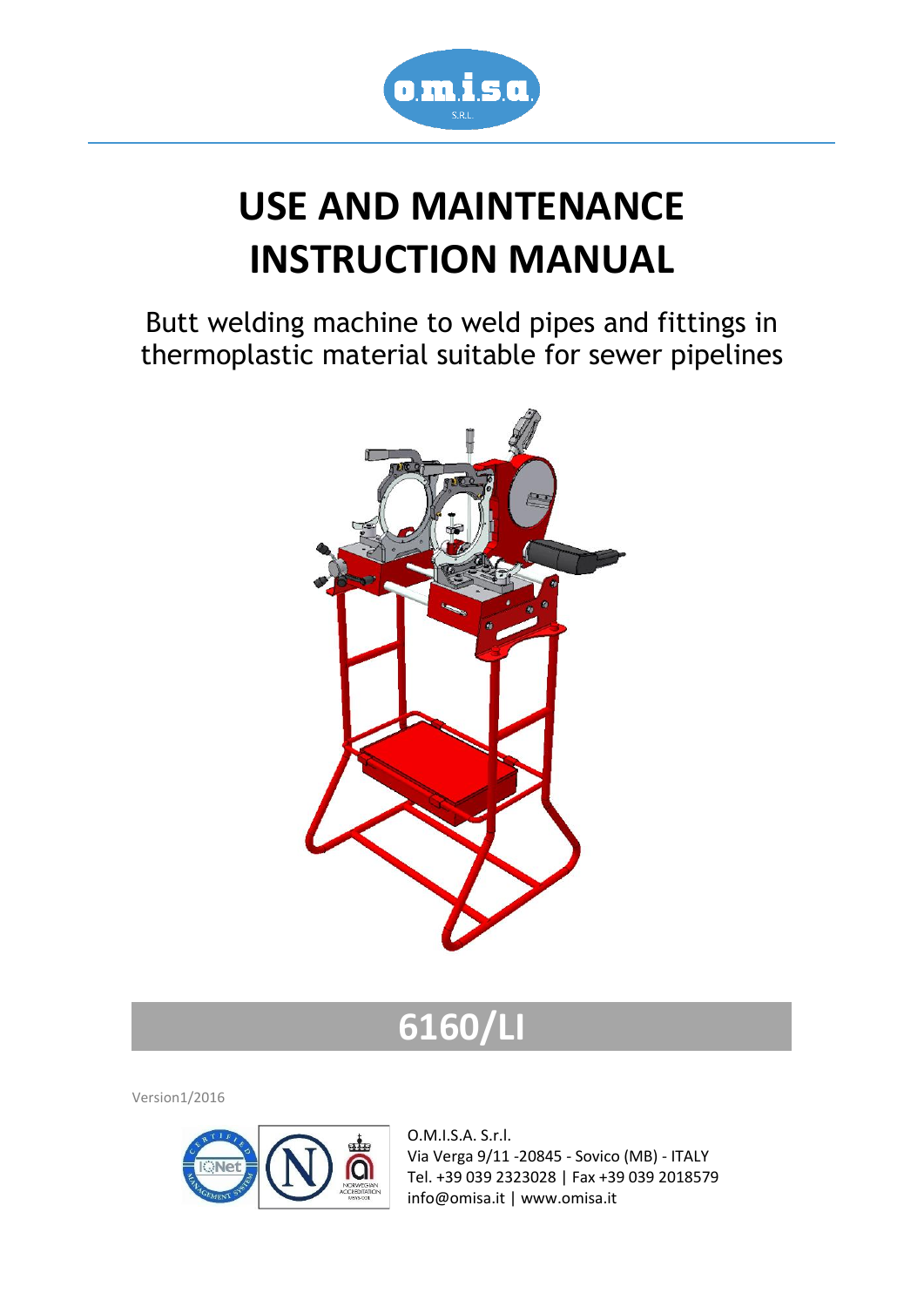Dear costumer,

Thanks for having chosen an OMISA product! This instruction manual has been prepared in order to fully appreciate the superior quality of our product. Inside you will find all the necessary information and warnings for a safe and proper use. We want to advise you to read it before proceeding with the operations. We are sure that it will be easier for you to become familiar with the new device and to use it for a long time with great satisfaction.

> Cordially, O.M.I.S.A. S.r.l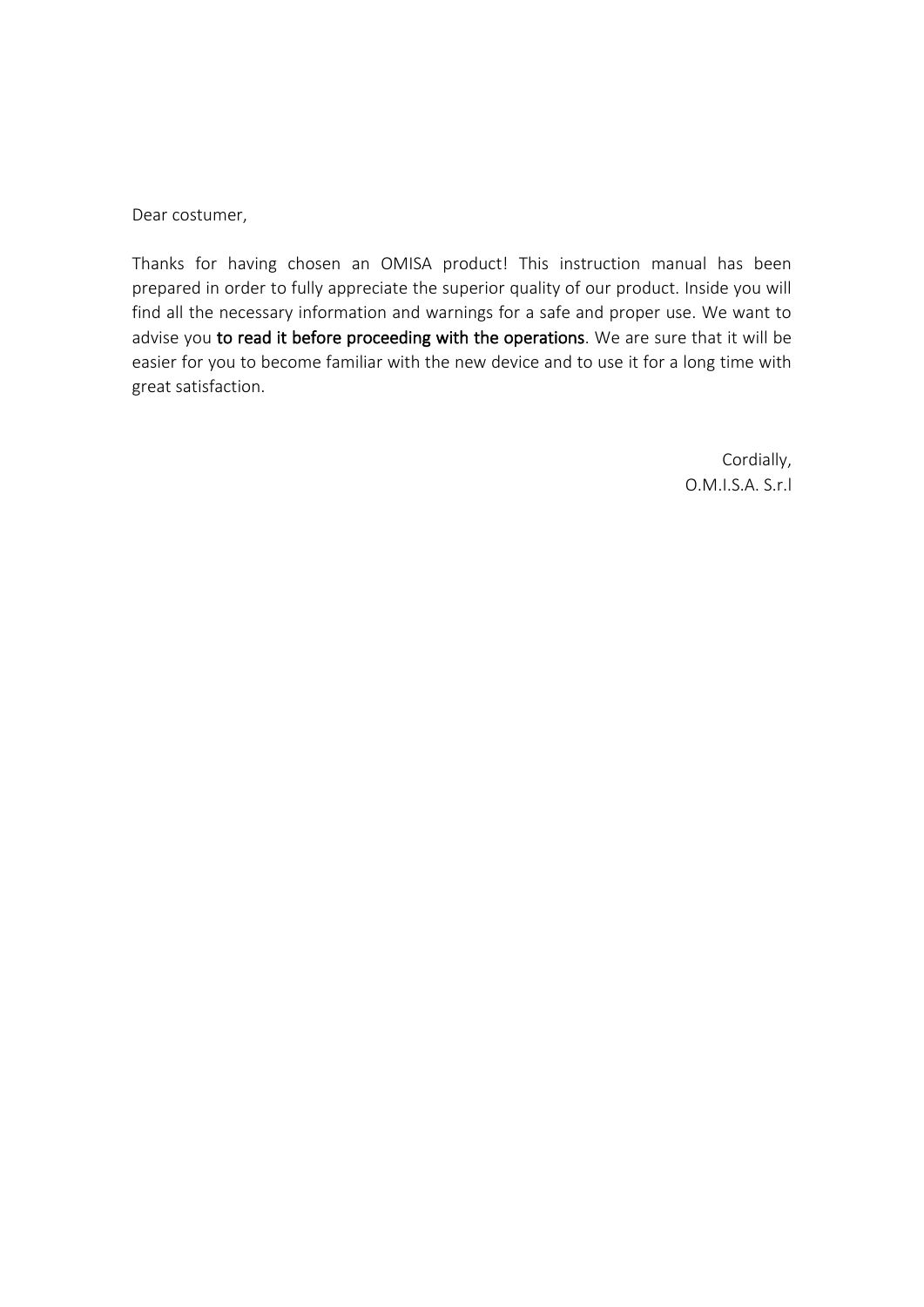#### **INDEX**

| 1. GENERAL DESCRIPTION OF THE MACHINE     | 4  |
|-------------------------------------------|----|
| 2. TRANSPORT MODE                         | 6  |
| <b>3. TECHNICAL FEATURES</b>              | 6  |
| <b>4. SAFETY INSTRUCTIONS</b>             | 7  |
| 4.1 WORK STATION - ENVIRONMENT CONDITION  | 7  |
| 5. CARE AND MAINTENANCE                   | 8  |
| <b>6. PROPER USAGE</b>                    | 8  |
| 7. INCONVENIENCES AND SOLUTIONS           | 8  |
| 8. DISPOSAL                               | 8  |
| 9. WELDING SETTING                        | 9  |
| <b>10. WELDING OPERATION</b>              | 10 |
| TECHNICAL DRAWING AND LIST OF SPARE PARTS | 11 |
| <b>CONFORMITY DECLARATION</b>             | 20 |
| <b>WARRANTY CONDITION</b>                 | 21 |

Text, diagrams and data are corrected at time of going to print. In the interest of continuous improvement of our products, technical specifications are subject to alteration without prior notice.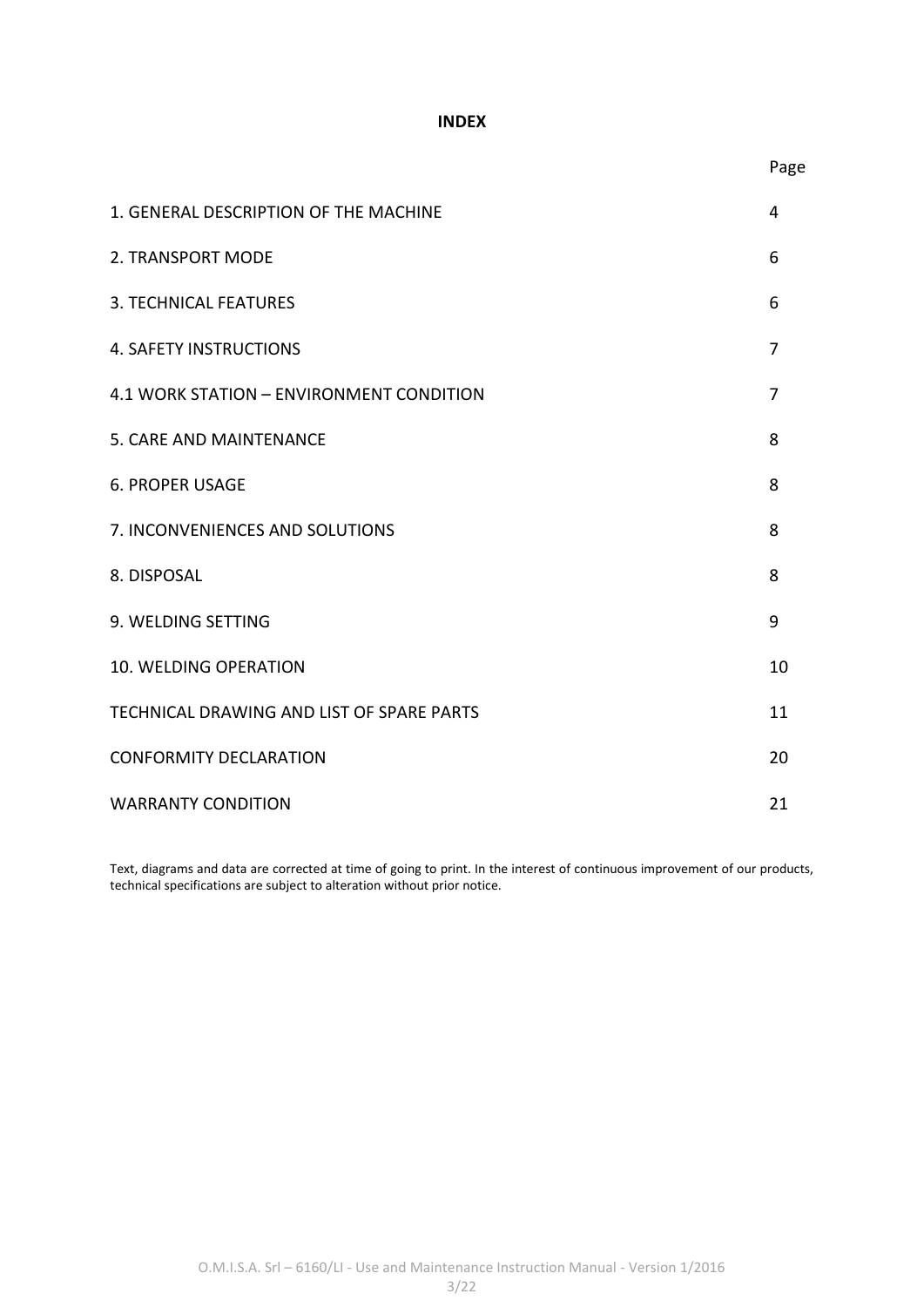#### **1. GENERAL DESCRIPTION OF THE MACHINE**

The welding machine 6160/LI. was designed and manufactured for welding of pipes and/or fittings in thermoplastic material for sewer pipelines and for stated diameters.

This welding machine is mainly composed by:

- Basic machine with electric planing tool and thermoelement support.
- Pair of main clamps for pipes fastening and relevant reductions.
- Work bench frame/ protection for transport; tool box for thermoelement and reductions.

Basic machine with electric planing tool and support for thermoelement:

The basic machine is composed by two carriages in aluminum casting, one fixed and one sliding provided with a spring device, which allows to determinate the pressure during various welding steps and which is useful for the movement of the carriage itself.

This device is driven by a hand wheel (A) connected to a pinion-rack system, which maintains a constant pressure (indicated by the reference C) when it is locked by the lever (B).

The movable carriage is equipped by 4 sliding sheets with a low coefficient of friction and high abrasion resistance which are suitable for using in fields.

Carriage slides on two shafts, chromed and adjusted, anchored to two shoulders which can be fixed to the work bench frame.

On the back side of the machine, the extractable thermoelement support and planing tool slide on a chromed and adjusted shaft; the linear sliding and the turnover are assured by blow-by ball bearings.

The thermoelement support, manufactured in aluminum casting, allows the right positioning of the thermoplate (already supplied), during the heating stage and its housing, when not used, helping the operator during the following welding stages.

The electric planing tool, manufactured in aluminum casting too, allows a quick flat parallel on both pipes and/or fittings end to be welded. Blades are mounted at 180° the one to each other and they are sharpened on both sides. It will be only needed to turn them in order to use the second sharpening. In any case, do not sharpen blades by yourselves, this will cause a bad electric planing tool working.

The electric planing tool is equipped by a mechanical device (A) which allows the removal of jaws in case they are turned to 7,5°, in order to obtain the right alignment of the elements which have to be welded. The planing tool is provided with a safety micro-switch (B) which avoid the starting of the planing tool itself if it is not positioned on the workplace, although accidental actuation of the switch positioned on the handle (C). The planing tool has also a mechanical hanger for safety (D).

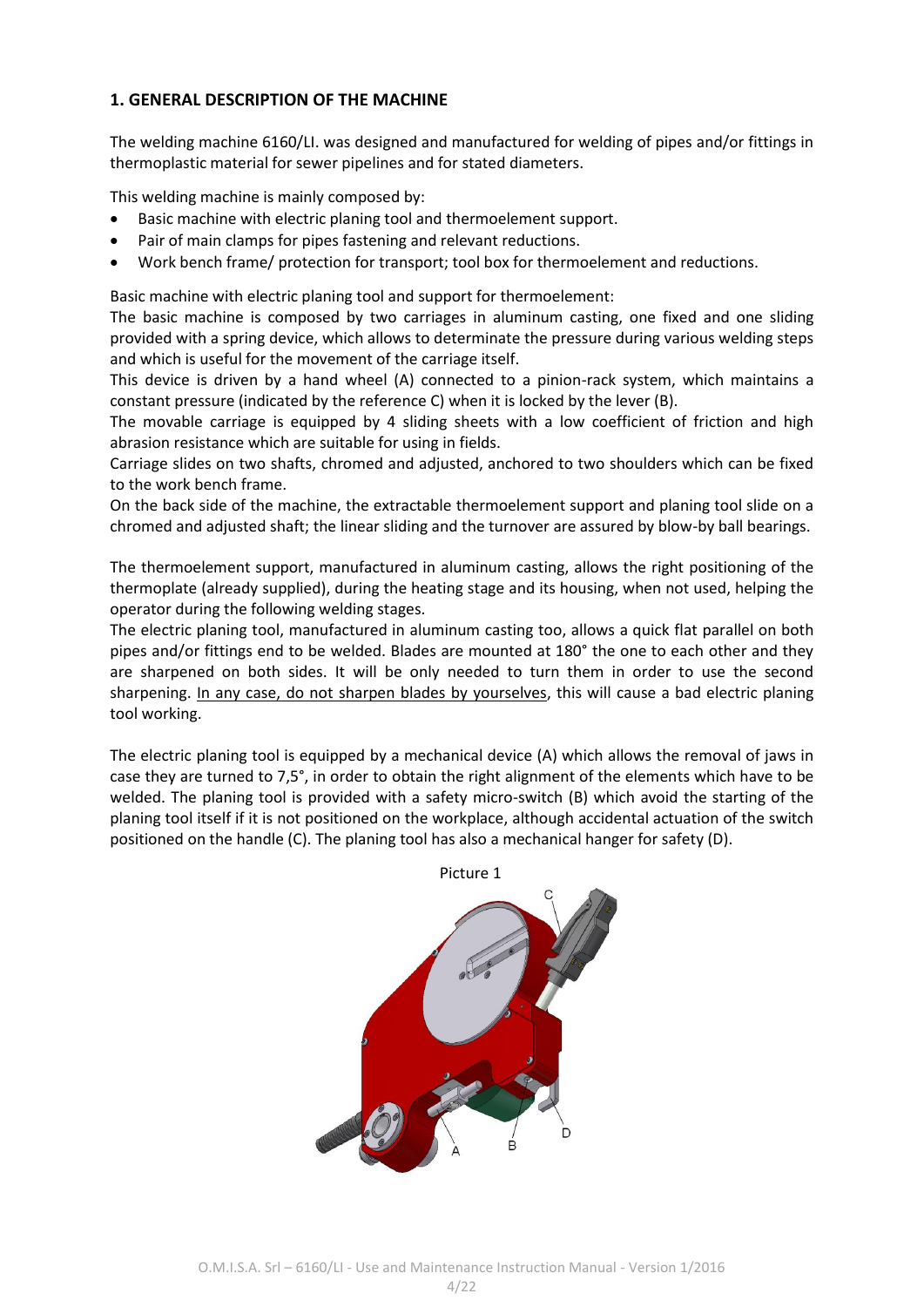Before feeding the electric planing tool, make sure that the used electrical panel comply with the technical features of the electric planing tool and above all that is equipped of grounded wire.

Pair of main clamps for pipes fastening and relevant reductions:

The pair of main clamps, made in steel, allows a safety locking of pipes and/or fittings to be welded. They have been made in order to house different reductions to clamp pipes and fittings from Ø40 to Ø160mm. The upper reductions are shaped to make also branches and tees at 45° and 60°.

Clamps are 7,5° rotable and it IS enough, without removing the screws (A), to unscrew the clamp group up to the end of the buttonhole positioned on the clamp support (B).

Do the same operation on the other jaw turning it on the opposite side. I will get a 15° segment.



Work bench frame/ protection for transport; tool box for thermoelement and reductions:

The work bench frame /transport protection is made of steel to assure stability to the whole machine during welding process and when the job is finished, it is able to grant a good protection during transport.

On the frame is possible to position the tool box for thermoelement, reductions and equipped pipe supports (from Ø40 to Ø160; Ø56 and Ø140 optional)

All parts of the machine 6160/LIare made in order to withstand to atmospheric agentattack.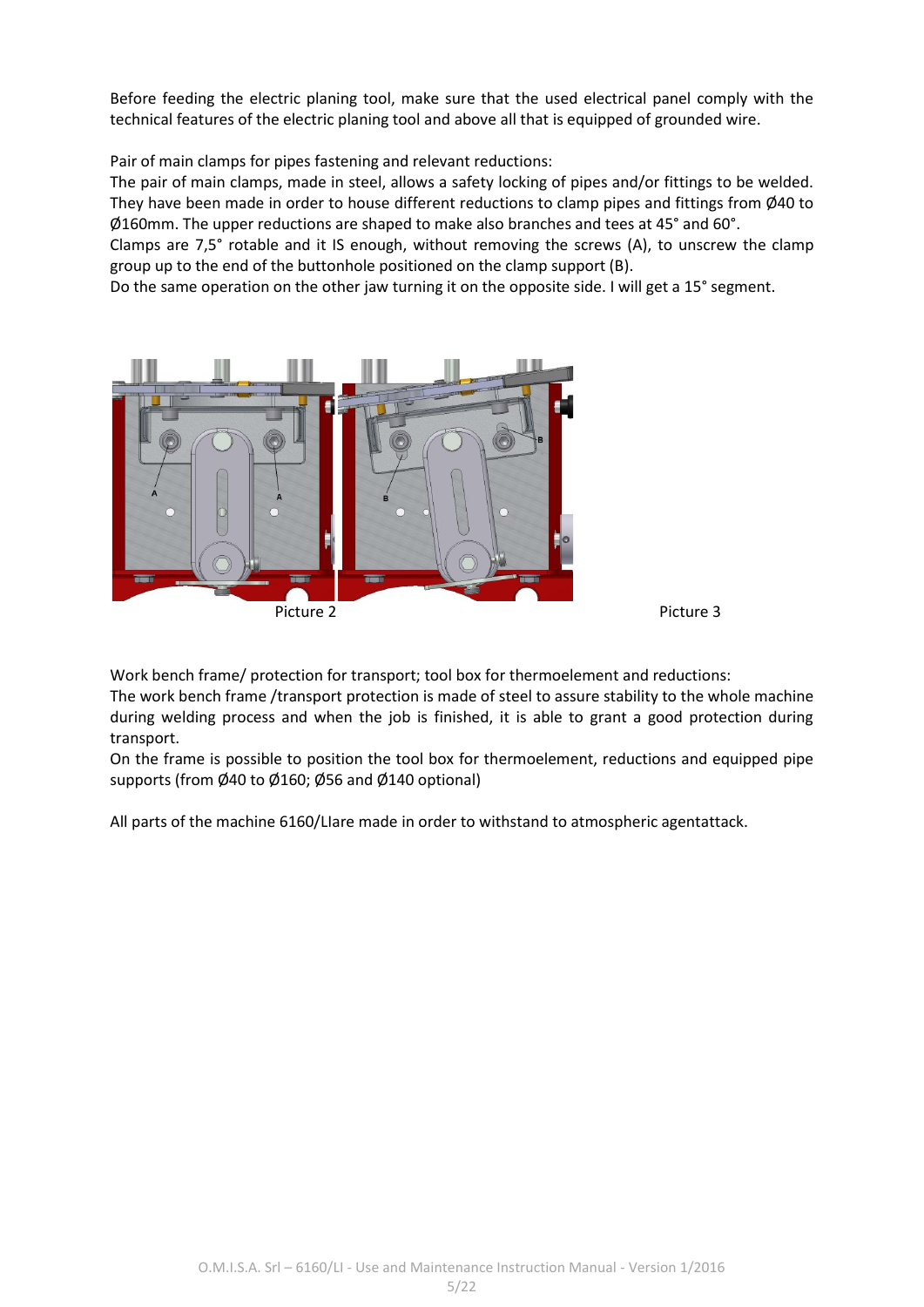#### **2. TRANSPORT MODE**

The machine is supplied inside its transport box protected by proper packing. It is already assembled and able to work.

After receiving it, unpack the machine and inform the transport company about further occurred damages.

#### **3. TECHNICAL FEATURES**

| 6160/LI                            |                                     |  |  |  |  |
|------------------------------------|-------------------------------------|--|--|--|--|
| Welding capacity                   | Ø40 <i>♦</i> Ø160 mm                |  |  |  |  |
| Pipe and fitting material          | PEand other thermoplastic materials |  |  |  |  |
| Dimensions/weight basic machine    | 660x520x 470 mm - 32 Kg             |  |  |  |  |
| Carriage stroke                    | 190 <sub>mm</sub>                   |  |  |  |  |
| Power of planing tool              | 0,71Kw                              |  |  |  |  |
| Voltage of planing tool            | 230V-50/60Hz                        |  |  |  |  |
| Transmission of planing tool       | <b>Belt</b>                         |  |  |  |  |
| Dimensions / weight support frame  | 635x583x846 mm -6 Kg                |  |  |  |  |
| Dimensions / weight reductions box | 430x320x100 mm - 3,5 Kg             |  |  |  |  |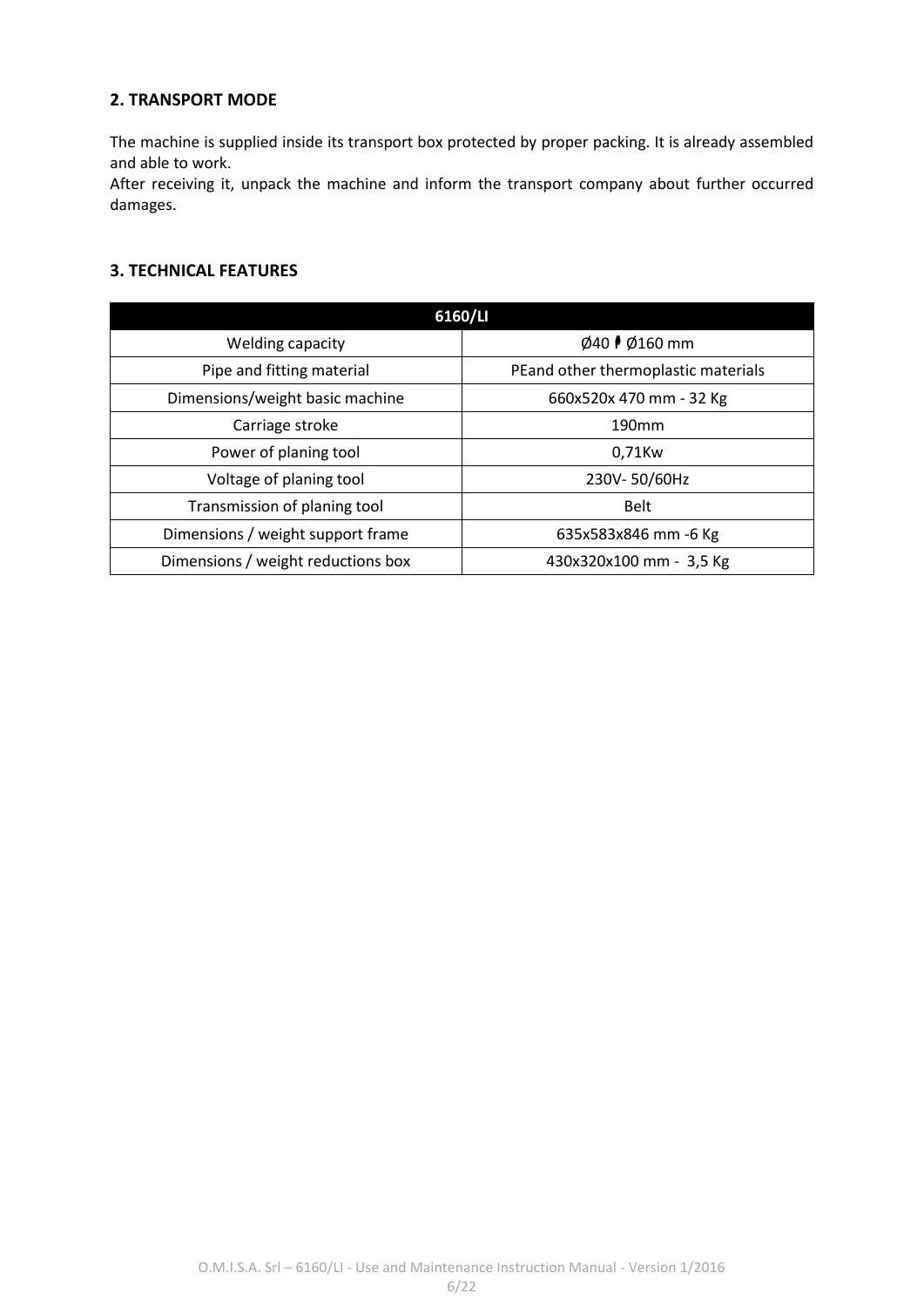#### **4.SAFETY INSTRUCTIONS**



DANGER! Read all these instructions before using the device. Follow carefully the indications in order to avoid personal injuries, damages to the machine and mistakes during welding operation. The equipment should be used by qualified personnel and should not remain unguarded.

O.M.I.S.A. Srl cannot anticipate every possible situation that might involve a potential hazard. Warnings in this manual and in the machine are therefore not all inclusive.

#### **4.1 WORK STATION – ENVIRONMENTAL CONDITION**

The use of any mechanical and electrical device, require the observance of some basic rules:

- Keep clean the work station and the equipment.
- Do not use the machine with inflammable liquids or gases, chemical or corrosive agents nearby.
- Always take care during the use of the machine.
- The machine must be used by qualified personnel and should be not left unattended.
- Take care of feeding cables of the thermoplate and electric planing tool, do not knot or crush them and do not twist them around equipment.
- Avoid use of extension as much as possible.
- Make sure that the used electric panel comply with the electrical features of the thermoplate and electric planing tool that it is equipped of grounded wire
- Never grasp the electric planing tool blades and neither sharpen them; this operation will cause a bad electric planning tool working because the blades would go inevitably undersize.
- Always wear proper clothes: long trousers, long sleeved racket, anti-warm and anti-cuts safety gloves for maintenance operation and safety shoes, helmet if used in building places.
- Do not wear scarf, necklace, rings or any other object that could get entangled.
- Do not leave the machine exposed to atmospheric agents. Do not use the machine with unfavorable condition (snow, fog, rain, high wetness rate, etc.)
- Respect safety working regulations in force in every country you are going to use the machine

This welding machine was designed and manufactured complying with the European Standard in force.

#### **The use of a 6160/Li machine requires the observance of some specific rules:**



During operations stay a safe distance away from the machine.

Do not stand or reach in the machine. Keep other people away from the work area.



During operations pay attention handling to the thermoelement, it can reach 300°C! We highly recommend storing it in the designed steel box immediately after use.



During operations pay attention handling to the planing tool, it is very sharp!

We highly recommend storing it in the designed steel box immediately after use.

Never touch and sharpen the blades of the planing tool, this operation would cause a bad working of the electric planing tool as the blades would go inevitably undersize.

This welding machine has been designed and manufactured according to the European regulation in force and to the specific rules relevant to the butt welding machines for making butt welding joint of pipes and/or fittings in polyethylene (PE) for combustible gas, water and other pressure fluids transportation.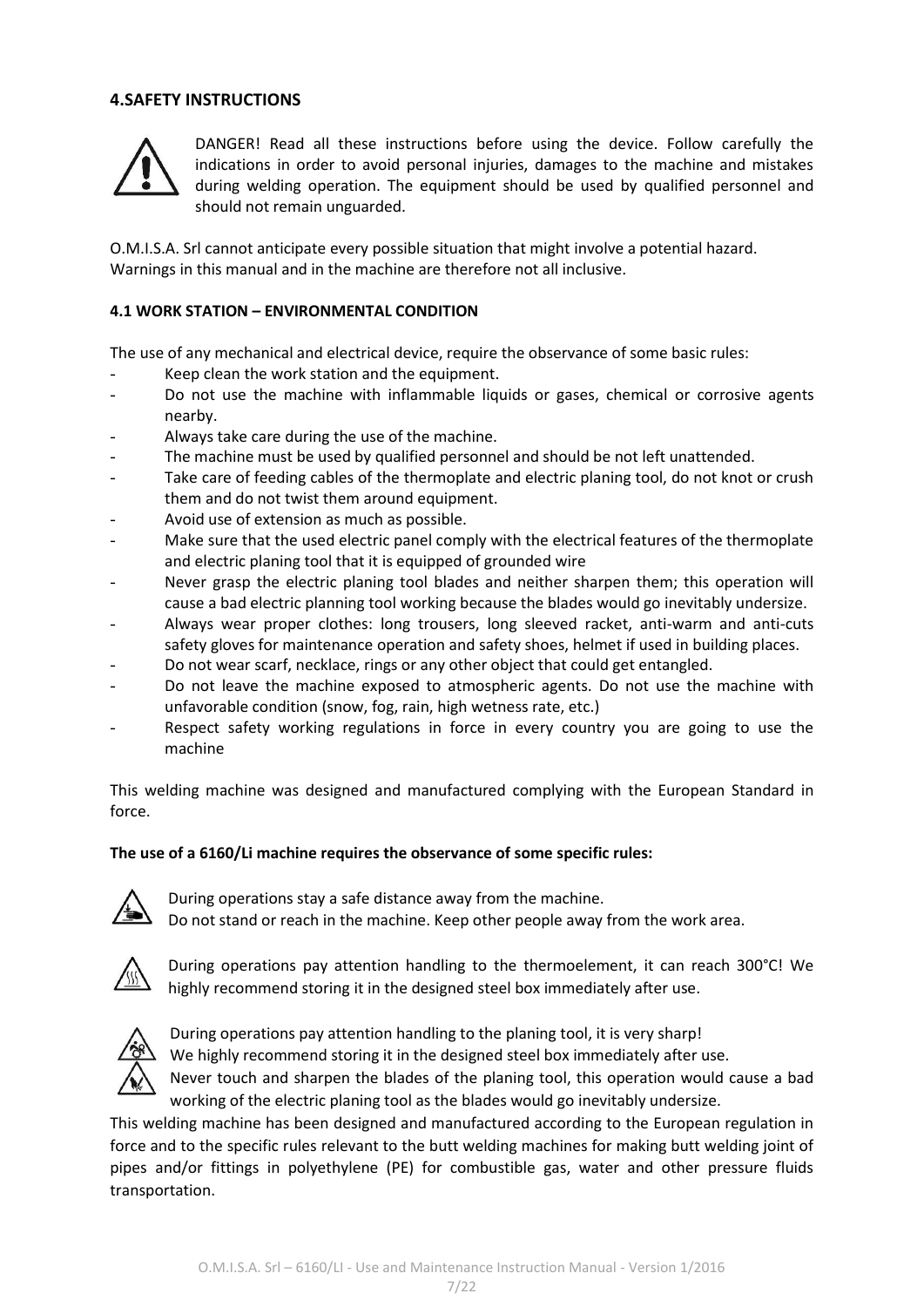#### **5. CARE AND MAINTENANCE**

To ensure that machine works properly observe the following maintenance recommendations:

- Completely clean the machine at the end of any job, especially if the dwell is long.
- Check that the sliding shafts are always clean and lubricated.
- Check the functionality of the electric planing tool and when used, verify the blade sharpening. Remember that blades are sharpen on both side, so it will be only needed to turn them in order to use the second sharpening.
- Check the tension of transmission belt of the electric planing tool.
- Check the functionality of clamp lock system.

In order to make the maintenance operation is required:

- $\rightarrow$  Properly insulation of the electrical plant of the machine; UNPLUG THE FEEDING CABLE FROM THE ELECTRICAL SUPPLY.
- $\rightarrow$  Do not remove protection of mobile parts (e.g. planing tool shaped sheet), if not required maintenance on them. Place them back as soon as all operation are finished.

#### **6. PROPER USAGE**

The machine was designed for welding pipes and/or fittings in thermoplastic material, so it should be NOT used for jointing other materials.

#### **7. INCONVENIENCES AND SOLUTIONS**

| <b>INCONVENIENCE</b>                                                                           | <b>SOLUTIONS</b>                                                                                                                                                                                  |
|------------------------------------------------------------------------------------------------|---------------------------------------------------------------------------------------------------------------------------------------------------------------------------------------------------|
| The electric planing tool does not work.                                                       | Check that:<br>The electric plant is connected and comply with<br>the technical features of the electric planing<br>tool. Switches at the beginning of the plug and<br>on the machine are closed. |
| The electric planing tool does not face.                                                       | Check that:<br>The blade sharpening placed on two turning<br>plates is in good condition.                                                                                                         |
| The cutter block plate of the electric planing<br>tool does not turn, even if the motor works. | Check that:<br>The transmission belt is in tension.<br>(Disassemble the protection shaped sheet and<br>eventually operate on the cam, turning it. Then<br>assemble again the shaped sheet).       |

#### **8. DISPOSAL**

Components of the machine are made by normal metal material so are recyclable. They have to be put to recycling. For the non-recyclable components (as electronic ones) you should contact the local waste disposal authority.



Components that comes with the picture show here, that means waste of electric and electronic equipment, have to be absolutely disposed separately from domestic waste and by authorized and certified companies.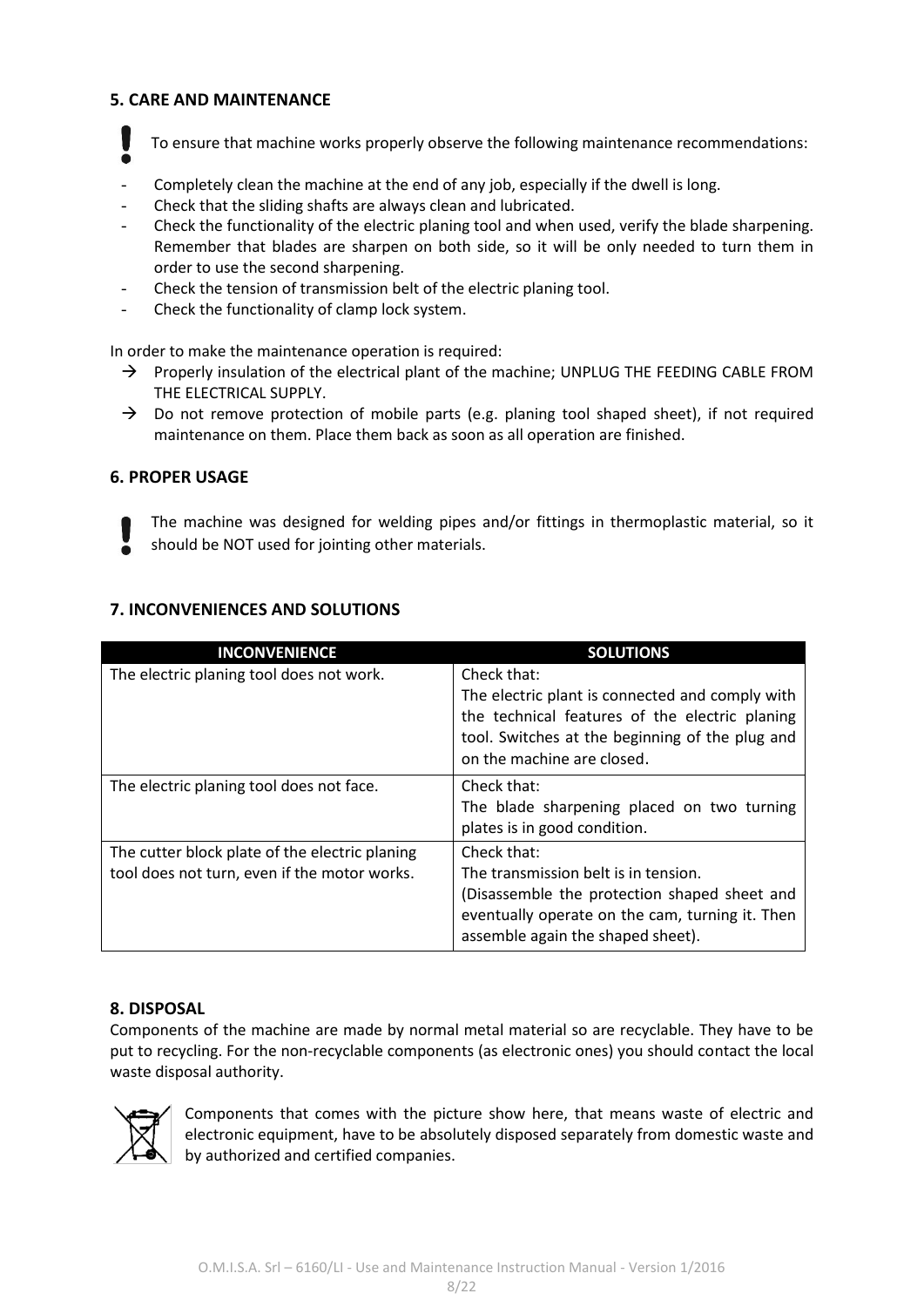#### **9.PREPARATION TO THE WELDING**

This welding machine is manufactured only for welding pipes and/or fittings in thermoplastic materials for sewage pipelines; any other use is to be considered not proper and dangerous and it will relieve the manufacturing company from any kind of responsibility.

Before using the machine, carefully check the perfect working and efficiency of the safety devices and movable parts, that are not broken or locked and that all parts are mounted in the right way. Verify that all other conditions, which could influence the regular working of the machine, are optimal.

Be sure that outlet and plug of the planing tool are compatible. Do not use extensions and adapters as much as possible, but if they are needed, use only the ones complied with safety rules in force, checking that cables section is suitable to absorbed power by the planing tool.

The electric planing tool is supplied with grounded wire, so the electrical safety is assured only if it is correctly connected to an effective grounded network as foreseen by the law in force about electrical safety.

Unwind for its whole length the electrical feeding cable of the planing tool and do not leave it inserted into the network, when the planing tool is not used. If required bydiameters of pipes and/or fittings to be welded, insert relevant reductions into the main clamps, in the proper housing. Make sure that they are fixed with the proper housing placed on the horizontal flat of the two carriages and make sure that the two clamps are aligned.

At the same time switch on the thermoplate, not before having completely read the use and maintenance instruction manual of this article.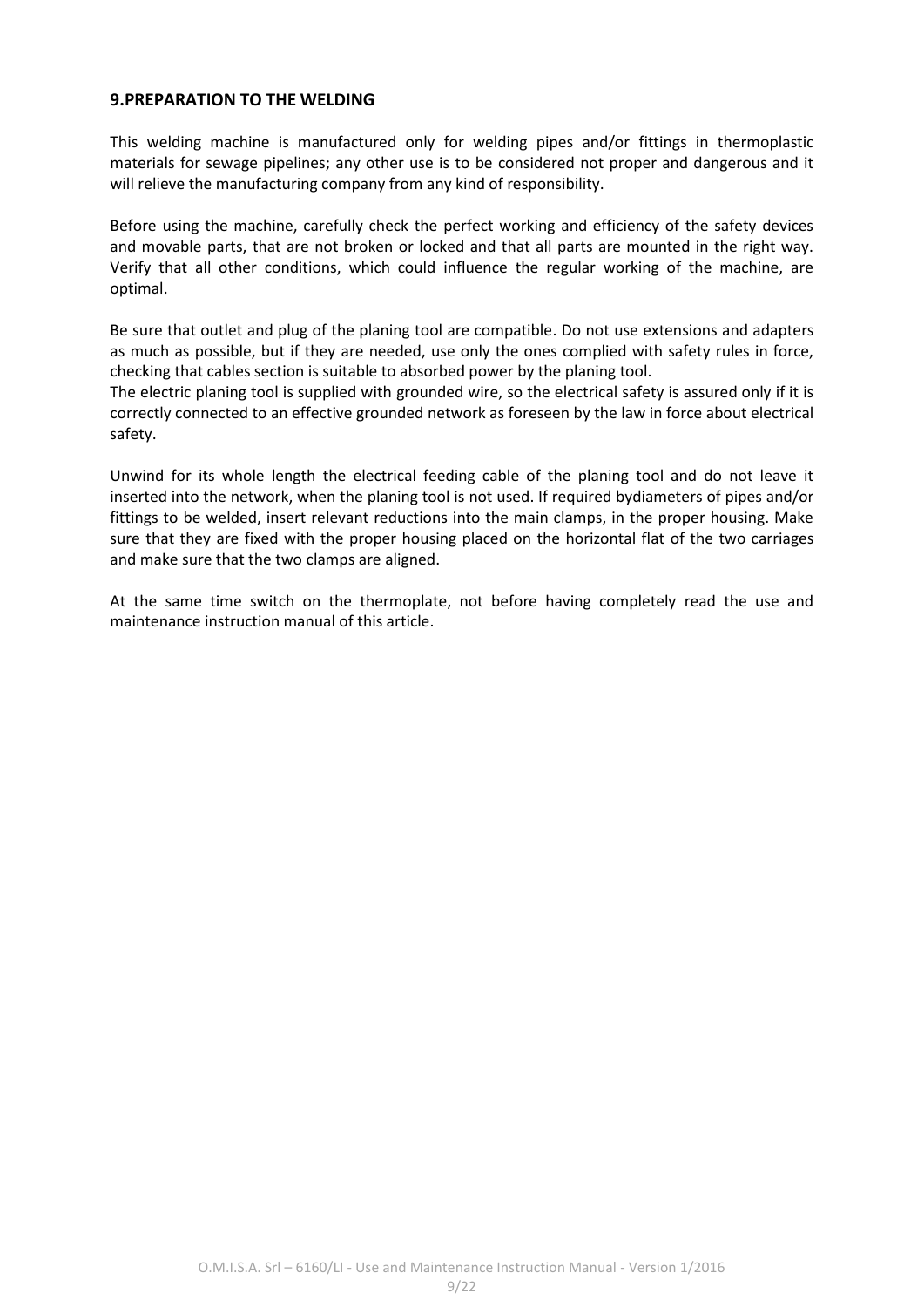#### **10. WELDING OPERATION**

Insert the pipe and/or fittings to be welded and make sure that they are properly clamped into the jaws.

Leave enough space to put the electric planing tool and thermoplate between then. The locking efficacy is regulated by the adjustment of the brass pawl which is positioned on the clamp's upper part.

Remember that clamps on the fixed carriages can be perpendicularly translated to the sliding axis of the mobile carriage of some millimeters. Then it should be properly locked again. In this way it can be avoid further alignment "mistakes" between the parts to be welded.

Before starting with the real welding stage, face pipes and/or fittings.

Place the electric planing tool between the two parts which have to be joined, using EXCLUSIVELY its handle (picture 1, part C) and never through the turning plates. The handle, in fact, is equipped with a safety switch which prevent any accidental starting of the electrical motor. Then, lock the planing tool using the security hanger (picture 1, part D).

Always be careful during the facing stage, as it is very important in order to get a good final welding.

**During this stage, due to safety reasons, it is needed to keep a hand on the movement hand-wheel of the mobile carriage, and the other one on the control handle of the planing tool (picture 1, part C) after locking the lever and established a light planing pressure of about 80N.**

The facing process is finished and correct only when the result of the operation is a continuous chip with the same thickness of the pipe and/or fitting on both elements to weld.

At this point, bring the electric planing tool back to its initial position and place the thermoplate between the two parts to weld.

The heating stage starts when the two parts get in touch with the thermoelement surface. This stage ends when the bead and the foreseen time are reached.

Then, bring the thermoelement back to its position as fast as possible and join the two heated surfaces.

Operating on the movement hand-wheel, get the heated end parts in touch to each other. Reach the required pressure and lock the spring-loaded rack-pinion device acting on the lever Keep the two pipe ends in touch for the required time in order to allow a complete and gradual cooling to obtain a correct welding.

It is very important, at this stage, that the welded parts do not suffer any kind of mechanical stress.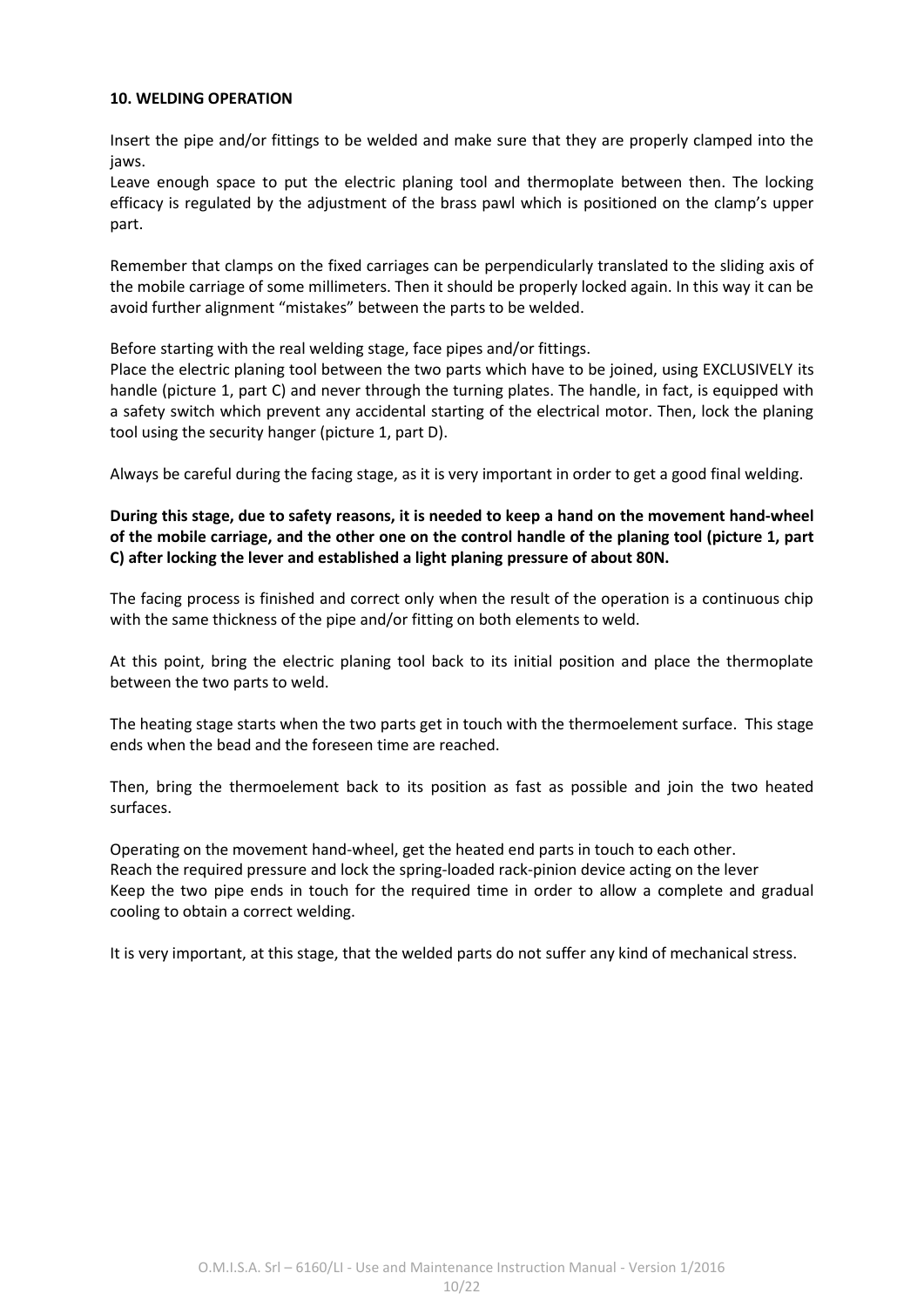# **TECHNICAL DRAWINGS**

# **AND LIST**

# **OF SPARE PARTS**

O.M.I.S.A. Srl – 6160/LI - Use and Maintenance Instruction Manual - Version 1/2016 11/22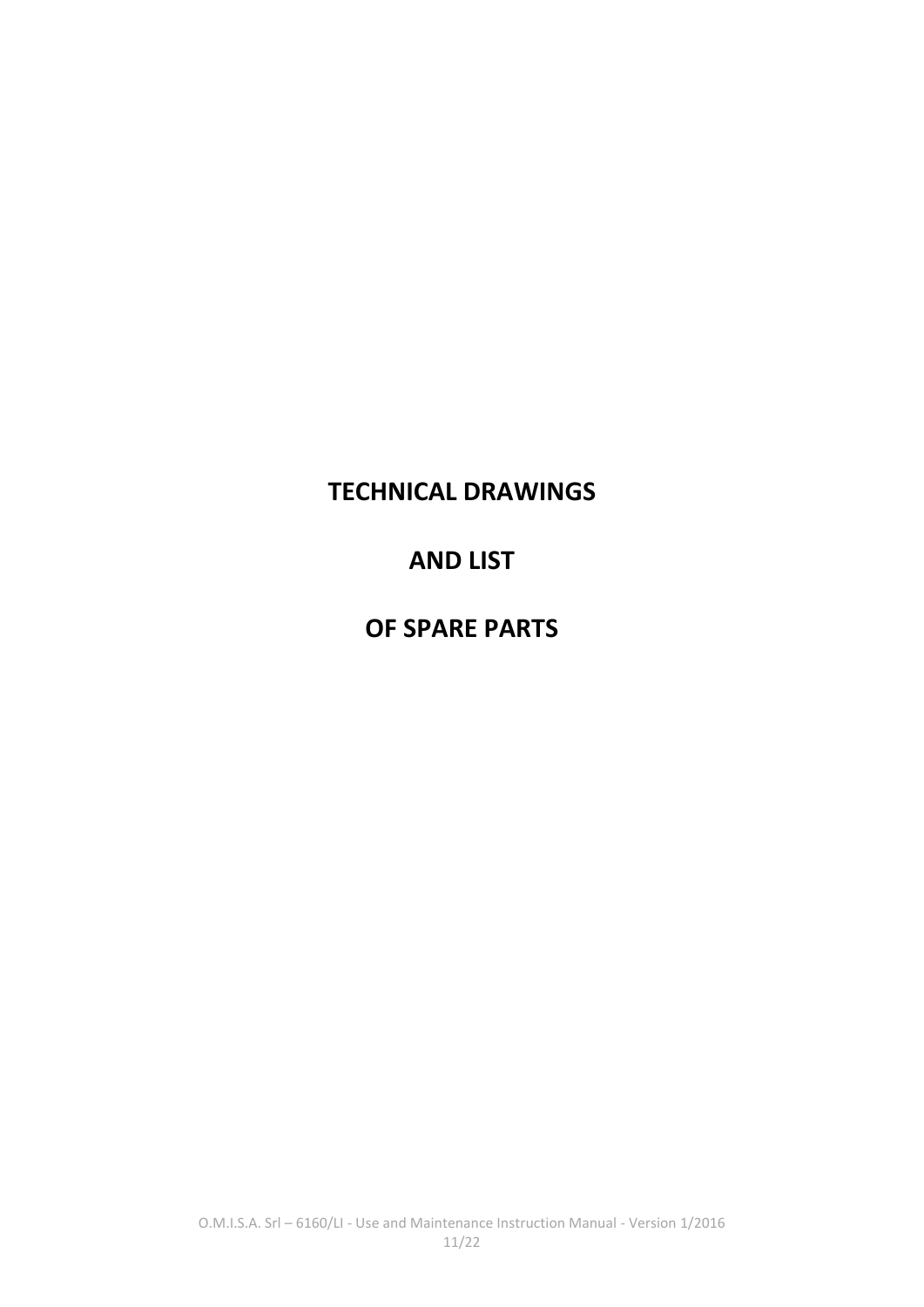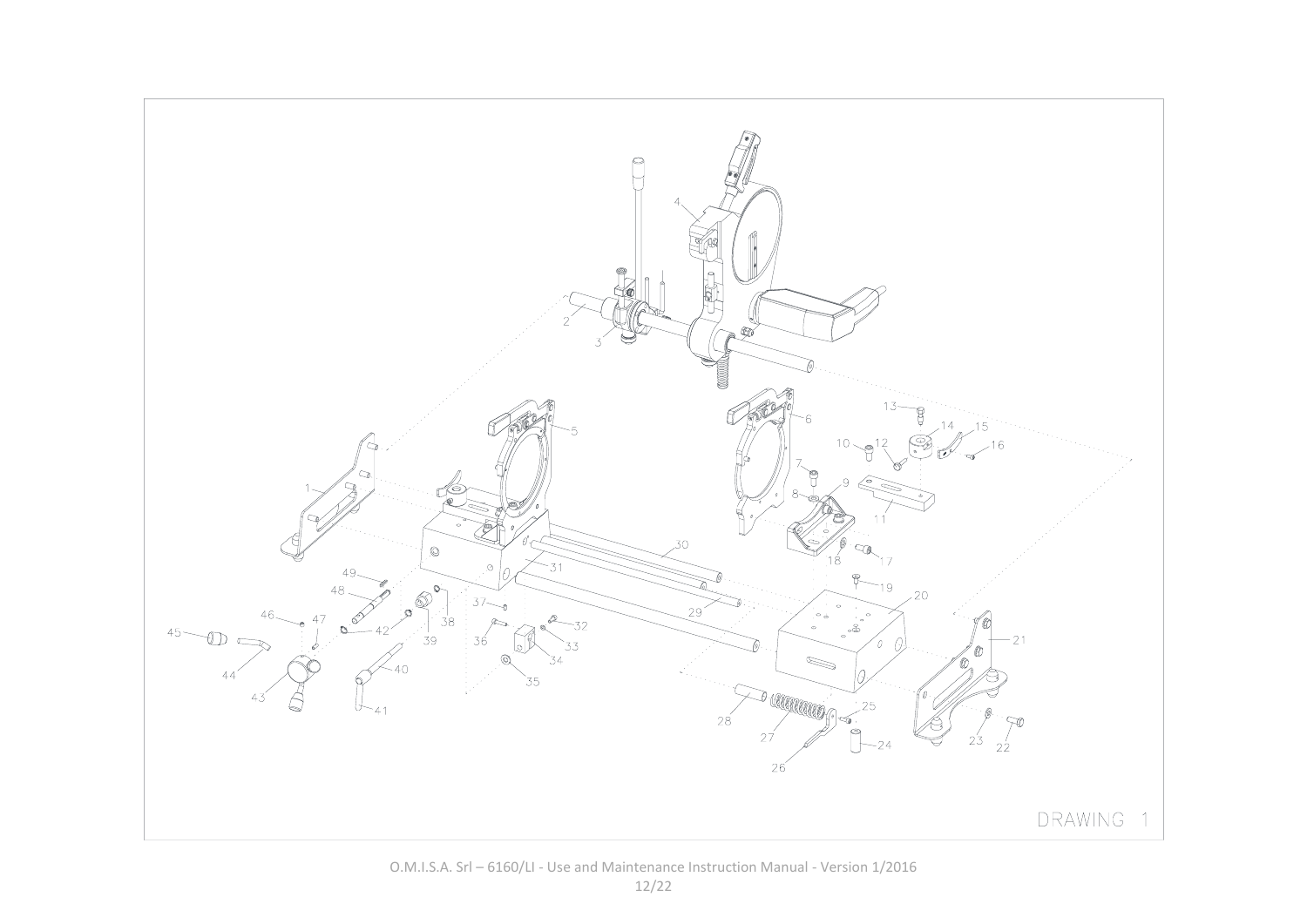#### **DRAWING 1**

| Pos.           | <b>Description</b>          | Art. Code     | Qnt            | Pos. | <b>Description</b>           | Art. Code      | Qnt            |
|----------------|-----------------------------|---------------|----------------|------|------------------------------|----------------|----------------|
| $\mathbf{1}$   | Left support                | 160LI.0A.0004 | $\mathbf{1}$   | 32   | UNI 5931 M6x25 screw         | V.5931.6x25    | 1              |
| $\overline{2}$ | Sliding shaft               | 160LI.0A.0001 | 3              | 33   | UNI 6592 M6 washer           | V.6592.6       | $\mathbf{1}$   |
| 3              | Thermoplate support         | 160LI.0B      | $\mathbf{1}$   | 34   | <b>Block rack</b>            | HWT.0A.0014    | $\mathbf{1}$   |
| 4              | Electric planning tool      | 160LI.0D      | $\mathbf{1}$   | 35   | UNI 6592 M10 washer          | RON.6592.10    | 1              |
| 5              | Jaws left complete          | GAN.HWT.SX    | 1              | 36   | UNI 5931 M6x25 screw         | V.5931.6x25    | $\mathbf{1}$   |
| 6              | Jaws right complete         | GAN.HWT.DX    | $\mathbf{1}$   | 37   | UNI 5923 M6x10 screw         | V.5923.6x10    | 4              |
| $\overline{7}$ | UNI 5931 M10x25 screw       | V.5931.10x25  | $\overline{2}$ | 38   | UNI 7435 Ø10 seeger          | S.7435.10      | 1              |
| 8              | UNI 6592 M10 washer         | RON.6592.10   | $\overline{2}$ | 39   | <b>Pinion M1.5 Z15</b>       | 160LI.0A.0008  | $\mathbf{1}$   |
| 9              | Support jaws                | HWT.0A.0006   | $\overline{2}$ | 40   | Pinion shaft lock            | HWT.0A.0013    | $\mathbf{1}$   |
| 10             | UNI 5931 M10x30 screw       | V.5931.10x30  | $\overline{2}$ | 41   | Lever                        | HWT.0A.0023    | 1              |
| 11             | Base for pipe support       | 160LI.0A.0016 | $\overline{2}$ | 42   | UNI 7435 Ø12 seeger          | S.7435.12      | $\overline{2}$ |
| 12             | UNI 5931 M6x20 screw        | V.5931.6x20   | $\overline{2}$ | 43   | Movement hand wheel          | 160LI.0A.0011  | $\mathbf{1}$   |
| 13             | Pin block support rotating  | HWT.0A.0018   | $\overline{2}$ | 44   | Rod movement hand wheel      | 160LI.0A.0053  | $\overline{3}$ |
| 14             | Support rotating            | HWT.0A.0017   | $\overline{2}$ | 45   | Knob                         | GAN.110PB.0004 | 3              |
| 15             | Pipe support Ø160           |               | $\overline{2}$ | 46   | UNI 5927 M8x8 screw          | V.5927.8x8     | $\mathbf{1}$   |
| 16             | UNI 5931 M6x12 screw        | V.5931.6x12   | $\overline{2}$ | 47   | UNI 5923 M6x6 screw          | V.5923.6x6     | 3              |
| 17             | UNI 5931 M10x20 screw       | V.5931.10x20  | 4              | 48   | Pinion shaft                 | 160LI.0A.0010  | $\mathbf{1}$   |
| 18             | UNI 6592 M10 washer         | RON.6592.10   | 4              | 49   | UNI 6604 4x4x25 tang         | L.6604.4x4x25  | $\mathbf{1}$   |
| 19             | <b>UNI 5933 M8x16 screw</b> | V.5933.8x16   | 1              |      |                              |                |                |
| 20             | Moving base                 | 160LI.0A.0003 | $\mathbf{1}$   |      |                              |                |                |
| 21             | Right support               | 160LI.0A.0005 | $\mathbf{1}$   |      |                              |                |                |
| 22             | UNI 5937 M10x20 screw       | V.5737.10x20  | 8              | 15   | Pipe support Ø40             | HWT.0A.0042    | $\overline{2}$ |
| 23             | UNI 6592 M10 washer         | RON.6592.10   | 8              | 15   | Pipe support Ø50             | HWT.0A.0043    | $\overline{2}$ |
| 24             | Stop rod rack               | 160LI.0A.0026 | $\mathbf{1}$   | 15   | Pipe support Ø56 (optional)  | HWT.0A.0044    | $\overline{2}$ |
| 25             | UNI 5931 M6x16 screw        | V.5931.6x16   | $\mathbf{1}$   | 15   | Pipe support Ø63             | HWT.0A.0045    | $\overline{2}$ |
| 26             | Pressure indicator          | HWT.0A.0015   | $\mathbf{1}$   | 15   | Pipe support Ø75             | HWT.0A.0046    | $\overline{2}$ |
| 27             | Spring                      | 160S.0A.0016  | $\mathbf{1}$   | 15   | Pipe support Ø90             | HWT.0A.0047    | $\overline{2}$ |
| 28             | Stop for spring             | HWT.0A.0025   | $\mathbf{1}$   | 15   | Pipe support Ø110            | HWT.0A.0048    | $\overline{2}$ |
| 29             | Rack M1.5                   | 160LI.0A.0019 | $\mathbf{1}$   | 15   | Pipe support Ø125            | HWT.0A.0049    | $\overline{2}$ |
| 30             | Shaft support bearing       | 160LI.0A.0007 | $\mathbf{1}$   | 15   | Pipe support Ø140 (optional) | HWT.0A.0050    | $\overline{2}$ |
| 31             | Fixed base                  | 160LI.0A.0002 | $\mathbf{1}$   | 15   | Pipe support Ø160            | HWT.0A.0051    | $\overline{2}$ |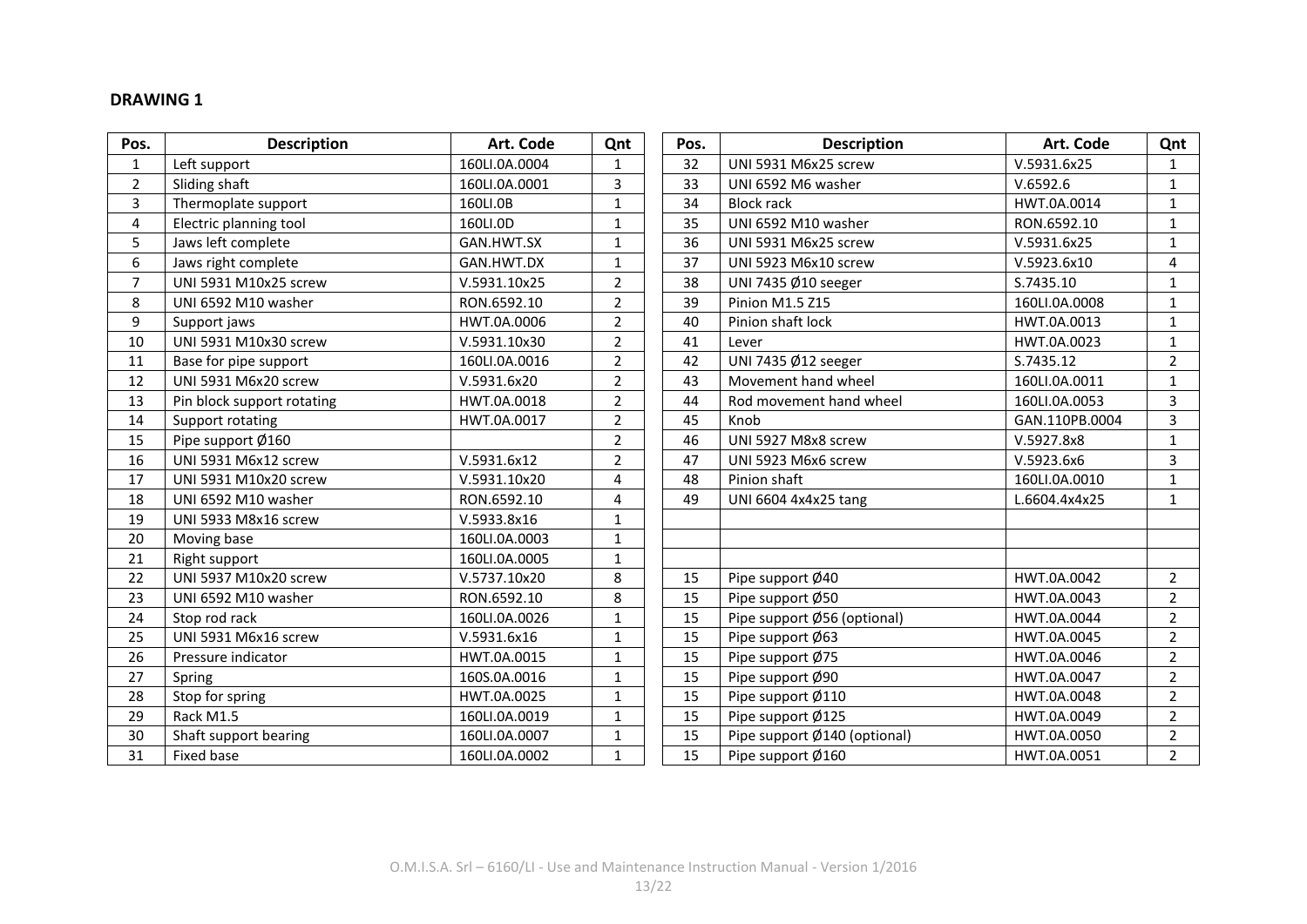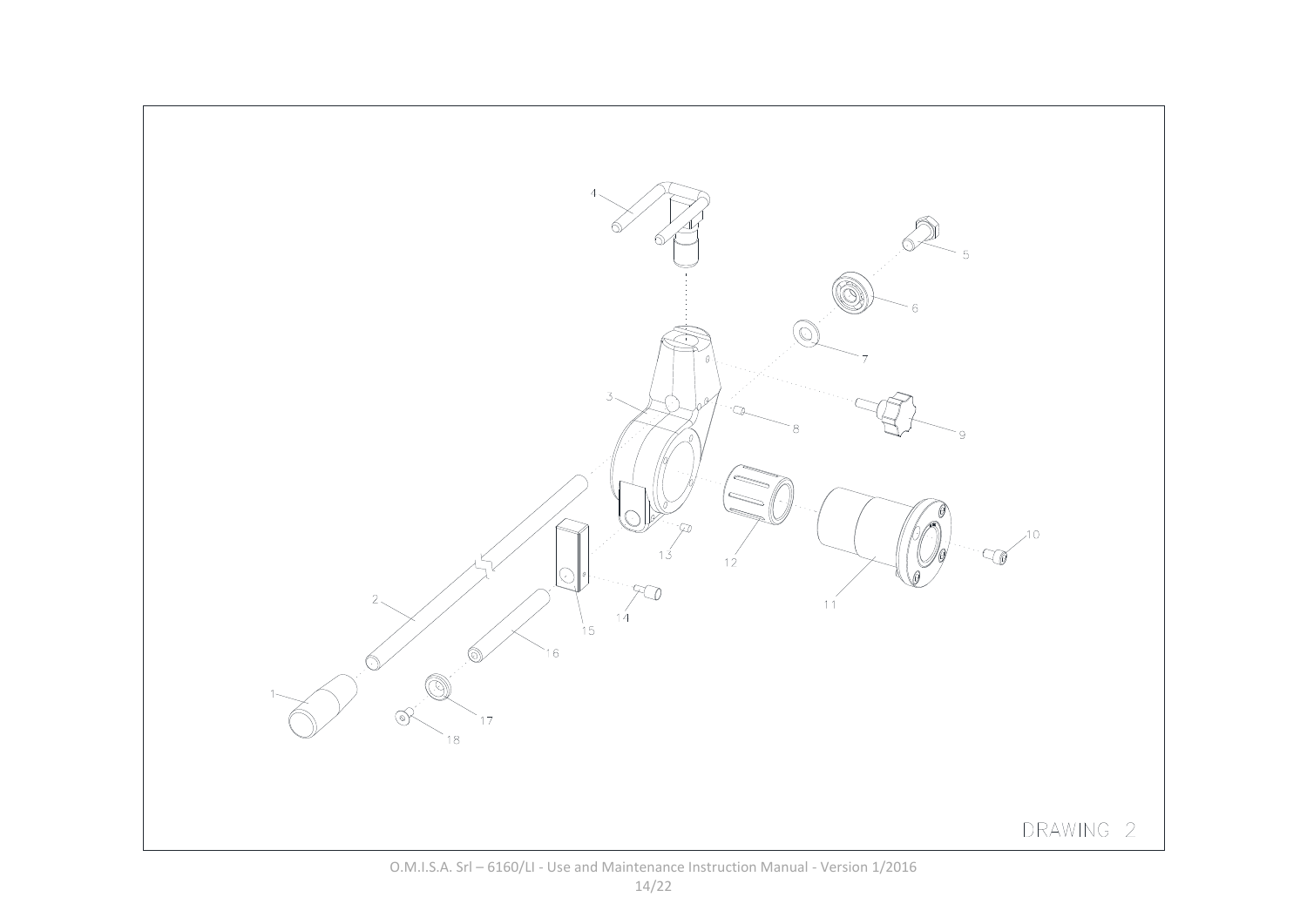#### **DRAWNIG 2**

| Pos.           | <b>Description</b>          | Art. Code     | Qnt            | Pos. | <b>Description</b> | Art. Code | Qnt |
|----------------|-----------------------------|---------------|----------------|------|--------------------|-----------|-----|
| $\mathbf{1}$   | Knob                        | 160S.0B.0003  | $\mathbf{1}$   |      |                    |           |     |
| $\overline{2}$ | Lever                       | 160LI.0B.0003 | $\mathbf{1}$   |      |                    |           |     |
| 3              | Thermoplate support body    | 160LI.0B.0001 | $\mathbf{1}$   |      |                    |           |     |
| 4              | Support for polywelder      | 100N.0A.0054  | $\mathbf{1}$   |      |                    |           |     |
| 5              | UNI 5739 M10x20 screw       | V.5739.10x20  | $\mathbf{1}$   |      |                    |           |     |
| 6              | Bearing                     | CUSC.6200.2Z  | $\mathbf{1}$   |      |                    |           |     |
| $\overline{7}$ | UNI 6592 M10 washer         | RON.6592.10   | $\mathbf{1}$   |      |                    |           |     |
| 8              | UNI 5927 M6x6 screw         | V.5927.6x6    | $\overline{2}$ |      |                    |           |     |
| 9              | Polywelder block knob       | 125PB.0A.0027 | $\mathbf{1}$   |      |                    |           |     |
| 10             | UNI 5931 M6x16 screw        | V.5931.6x12   | 4              |      |                    |           |     |
| 11             | <b>Bearing seat</b>         | HWT.0D.0002   | $\mathbf{1}$   |      |                    |           |     |
| 12             | 2540 blow-by balls coupling | HWT.0B.0004   | $\overline{2}$ |      |                    |           |     |
| 13             | UNI 5927 M6x6 screw         | V.5927.6x6    | $\mathbf{1}$   |      |                    |           |     |
| 14             | Knob                        | GAN.160.0008  | $\mathbf{1}$   |      |                    |           |     |
| 15             | Stop for polywelder         | 160LI.0B.0005 | $\mathbf{1}$   |      |                    |           |     |
| 16             | Lock                        | 160LI.0B.0004 | $\mathbf{1}$   |      |                    |           |     |
| 17             | Washer                      | 315P.0D.0047  | $\mathbf{1}$   |      |                    |           |     |
| 18             | UNI 5933 M6x16 screw        | V.5933.6x16   | $\mathbf{1}$   |      |                    |           |     |
|                |                             |               |                |      |                    |           |     |
|                |                             |               |                |      |                    |           |     |
|                |                             |               |                |      |                    |           |     |
|                |                             |               |                |      |                    |           |     |
|                |                             |               |                |      |                    |           |     |
|                |                             |               |                |      |                    |           |     |
|                |                             |               |                |      |                    |           |     |
|                |                             |               |                |      |                    |           |     |
|                |                             |               |                |      |                    |           |     |
|                |                             |               |                |      |                    |           |     |
|                |                             |               |                |      |                    |           |     |
|                |                             |               |                |      |                    |           |     |
|                |                             |               |                |      |                    |           |     |
|                |                             |               |                |      |                    |           |     |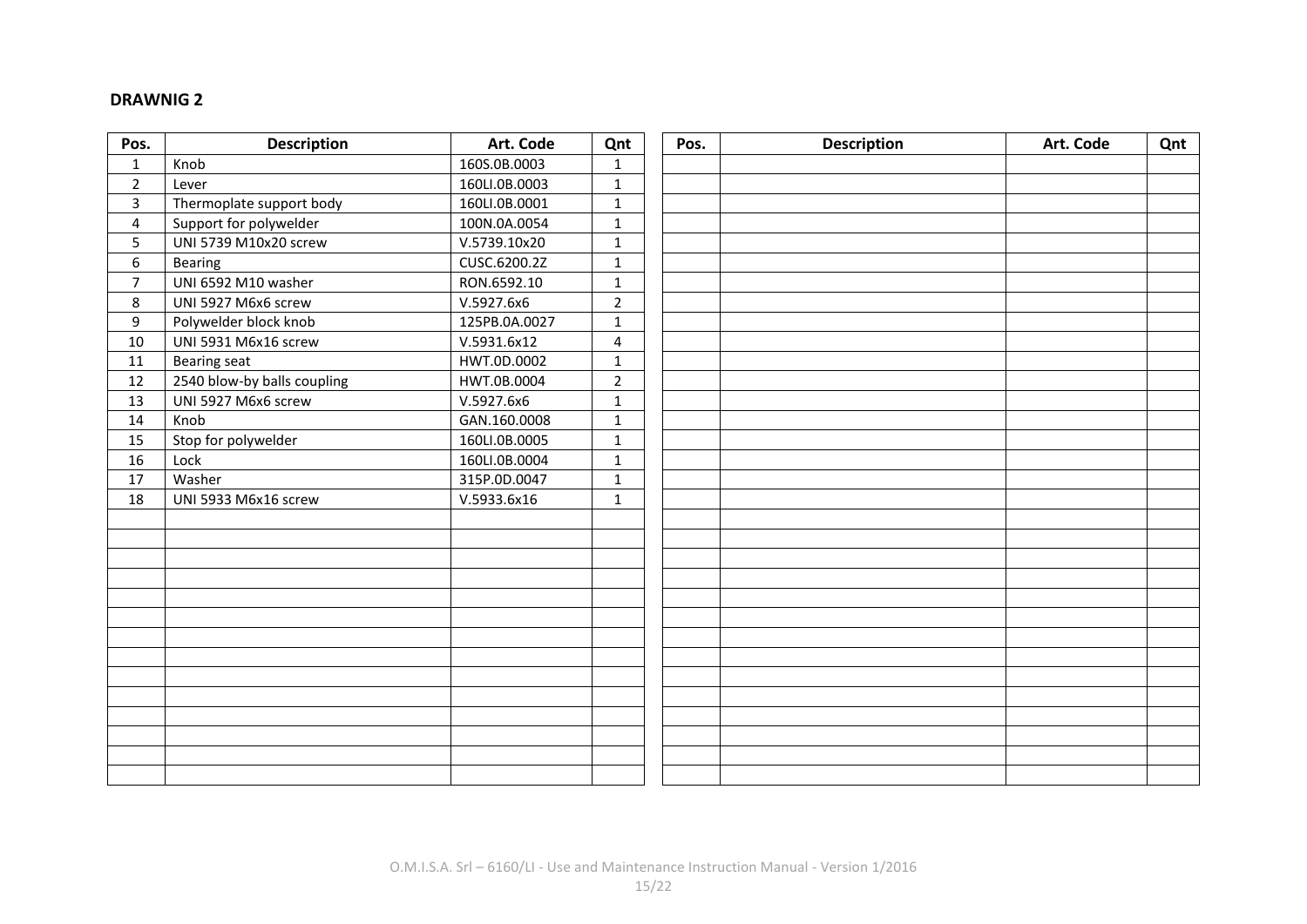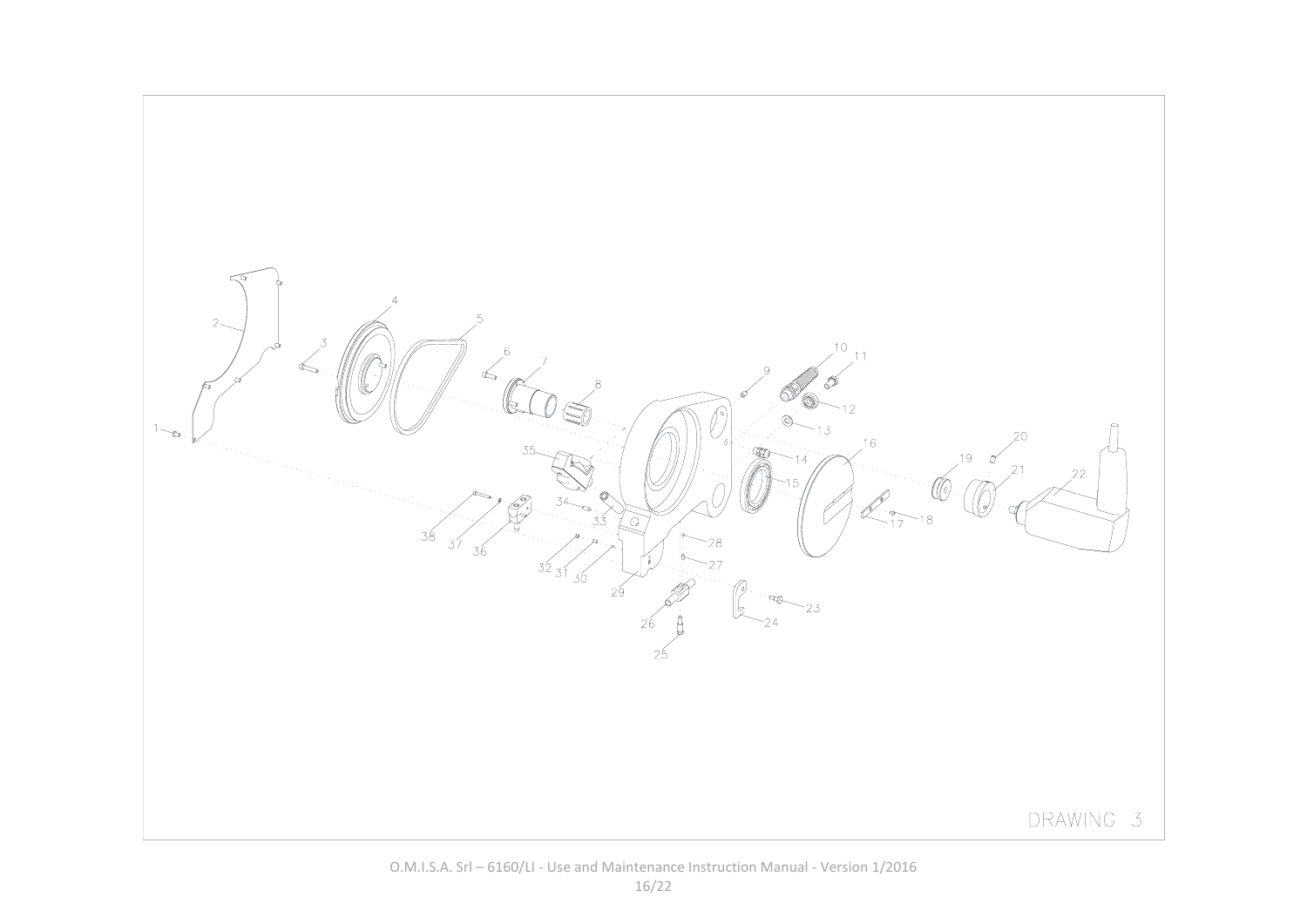#### **DRAWNING 3**

| Pos.           | <b>Description</b>                     | Art. Code        | Qnt            | Pos. | <b>Description</b>   | Art. Code     | Qnt            |
|----------------|----------------------------------------|------------------|----------------|------|----------------------|---------------|----------------|
| $\mathbf{1}$   | ISO 7380 M6x10 screw                   | V.7380.6x10      | 6              | 33   | Pipe handle          | 160LI.0D.0016 | $\mathbf{1}$   |
| $\overline{2}$ | Shaped sheet                           | 160LI.0D.0008    | $\mathbf{1}$   | 34   | UNI 5927 M6x14 screw | V.5927.6x14   | $\mathbf{1}$   |
| 3              | UNI 5931 M6x30 screw                   | V.5931.6x30      | $\overline{2}$ | 35   | Handle               | 160LI.0D.0060 | $\mathbf{1}$   |
| 4              | Support blade plate with slot for belt | HWT.0D.0007      | $\mathbf{1}$   | 36   | Micro switch         | 160LI.0D.0017 | $\mathbf{1}$   |
| 5              | Z26 trapezoidal belt                   | CIN.TRAP.Z26     | $\mathbf{1}$   | 37   | UNI 6592 M4 washer   | RON.6592.4    | $\overline{2}$ |
| 6              | UNI 5931 M6x20 screw                   | V.5931.6x20      | 4              | 38   | UNI 5931 M4x30 screw | V.5931.4x30   | $\overline{2}$ |
| $\overline{7}$ | Bearing seat                           | HWT.0D.0002      | $\mathbf{1}$   |      |                      |               |                |
| 8              | 2540 blow-by balls coupling            | HWT.0B.0004      | $\overline{2}$ |      |                      |               |                |
| 9              | <b>UNI 5923 M8x12 screw</b>            | V.5923.8x12      | $\mathbf{1}$   |      |                      |               |                |
| 10             | M16x1.5 gland cable                    | <b>PRC.S.16N</b> | $\mathbf{1}$   |      |                      |               |                |
| 11             | UNI 5739 M10x20 screw                  | V.5739.10x20     | $\mathbf{1}$   |      |                      |               |                |
| 12             | <b>Bearing</b>                         | CUSC.6200.2Z     | $\mathbf{1}$   |      |                      |               |                |
| 13             | UNI 6592 M10 washer                    | RON.6592.10      | $\overline{2}$ |      |                      |               |                |
| 14             | M12x1.5 press cable                    | <b>PRC.12N</b>   | $\mathbf{1}$   |      |                      |               |                |
| 15             | Bearing 16013                          | CUSC.16013       | $\mathbf{1}$   |      |                      |               |                |
| 16             | Support blade plate                    | HWT.0D.0008      | $\mathbf{1}$   |      |                      |               |                |
| 17             | <b>Blade</b>                           | HWT.0D.0009      | $\overline{2}$ |      |                      |               |                |
| 18             | ISO 7380 M4x6 screw                    | V.7380.4x6       | 4              |      |                      |               |                |
| 19             | Pulley belt                            | HWT.0D.0003X     | $\mathbf{1}$   |      |                      |               |                |
| 20             | <b>UNI 5923 M8x12 screw</b>            | V.5923.8x12      | $\overline{2}$ |      |                      |               |                |
| 21             | Eccentric                              | 250P.0D.0010X    | $\mathbf{1}$   |      |                      |               |                |
| 22             | Drill                                  | 160S.OD.0059     | $\mathbf{1}$   |      |                      |               |                |
| 23             | Safety pivot for hook                  | 160LI.0D.0015    | $\mathbf{1}$   |      |                      |               |                |
| 24             | Safety hook                            | HWT.0D.0011      | $\mathbf{1}$   |      |                      |               |                |
| 25             | Lock pivot milled                      | HWT.0D.0005      | $\mathbf{1}$   |      |                      |               |                |
| 26             | <b>Block milled</b>                    | HWT.0D.0004      | $\mathbf{1}$   |      |                      |               |                |
| 27             | Damper for ball                        | HWT.0D.1004      | $\mathbf{1}$   |      |                      |               |                |
| 28             | <b>Ball Ø4,75mm</b>                    | SF.4,75          | $\mathbf{1}$   |      |                      |               |                |
| 29             | Electric planning tool body            | 160LI.0D.0001    | $\mathbf{1}$   |      |                      |               |                |
| 30             | Ball Ø4,75mm                           | SF.4,75          | $\mathbf{1}$   |      |                      |               |                |
| 31             | Damper for ball                        | HWT.0D.1004      | $\mathbf{1}$   |      |                      |               |                |
| 32             | UNI 5923 M6x5 screw                    | V.5923.6x5       | $\mathbf{1}$   |      |                      |               |                |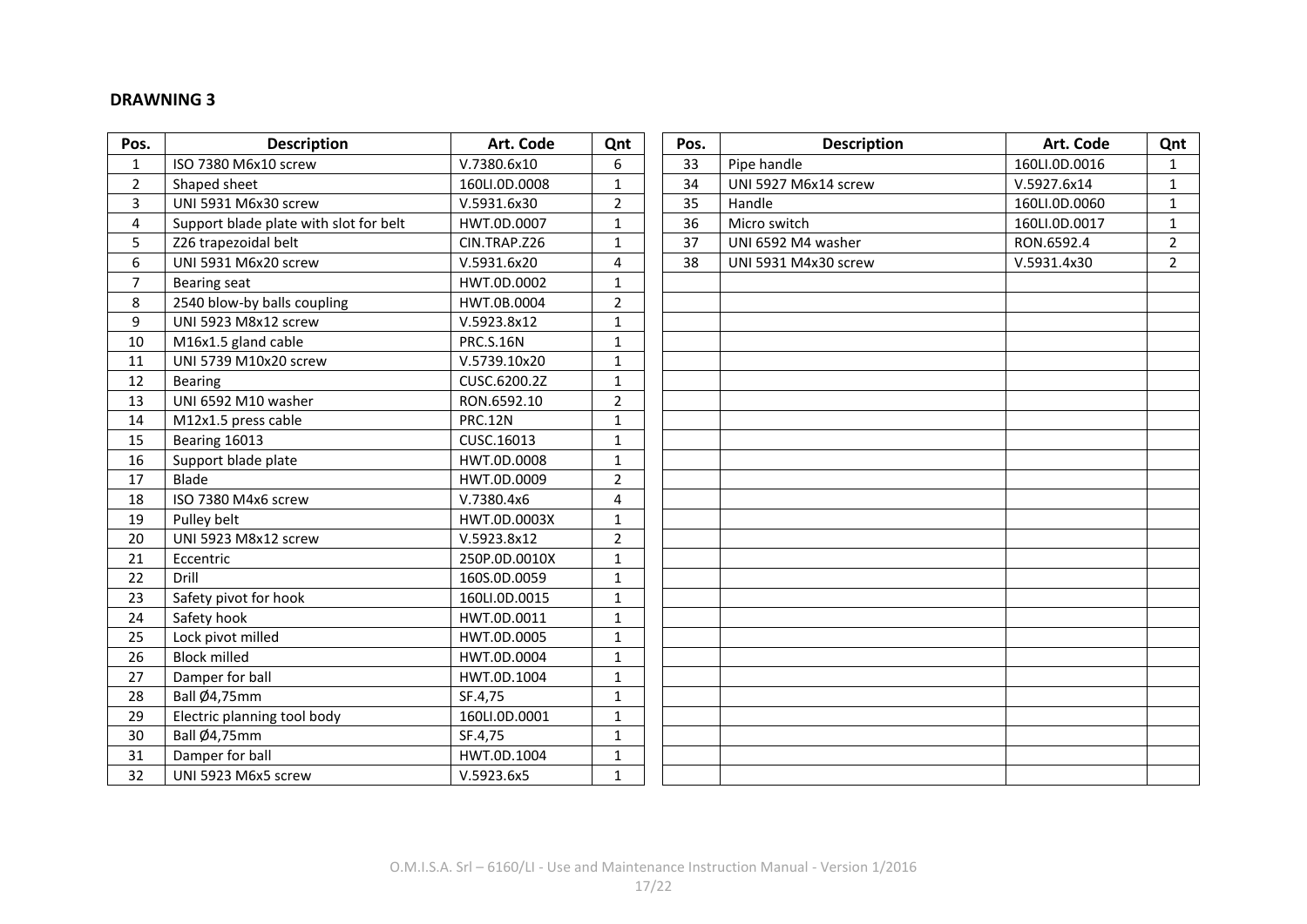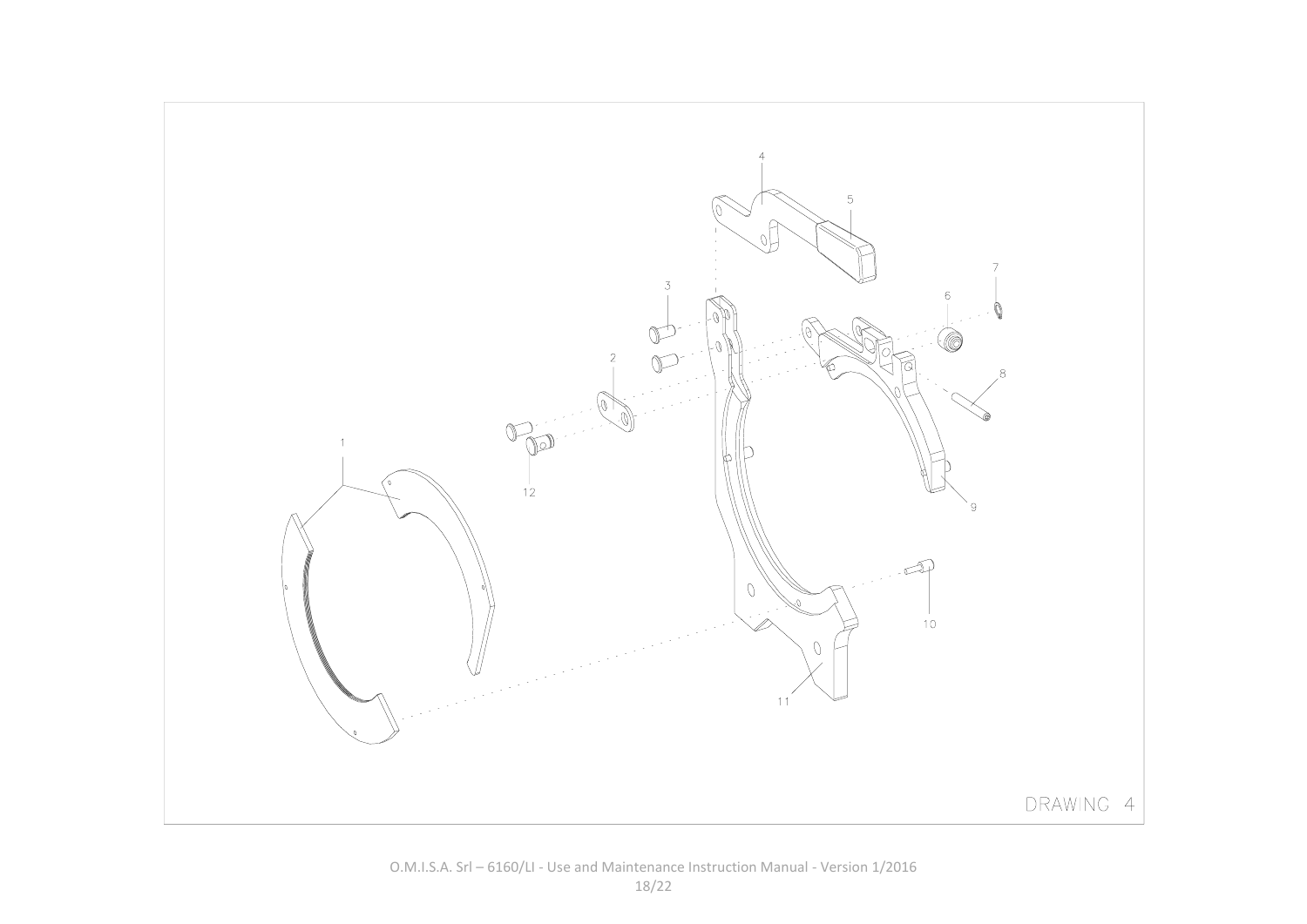### **DRAWING 4 (GAN.160LI.DX; GAN.160LI.SX)**

| Pos.           | <b>Description</b>                     | Art. Code      | Qnt            | Pos.           | <b>Description</b>                     | Art. Code      | Qnt            |
|----------------|----------------------------------------|----------------|----------------|----------------|----------------------------------------|----------------|----------------|
|                | <b>JAWS RIGHT COMPLETE</b>             | GAN.160LI.DX   | 1              |                | <b>JAWS LEFT COMPLETE</b>              | GAN.160LI.SX   | $\mathbf{1}$   |
|                |                                        |                |                |                |                                        |                |                |
| $\mathbf{1}$   | Complete reducing ring                 |                |                | $\mathbf{1}$   | Complete reducing ring                 |                |                |
| $\overline{2}$ | Hinge                                  | GAN.160.0004   | $\overline{2}$ | $\overline{2}$ | Hinge                                  | GAN.160.0004   | $\overline{2}$ |
| 3              | Rivet                                  | GAN.160.0005   | 3              | 3              | Rivet                                  | GAN.160.0005   | 3              |
| 4              | Locking lever                          | GAN.160.0006   | 1              | 4              | Locking lever                          | GAN.160.0006   | $\mathbf{1}$   |
| 5              | <b>Black hand grip</b>                 | GAN.160.0007   | 1              | 5              | Black hand grip                        | GAN.160.0007   | $\mathbf{1}$   |
| 6              | Adjustment revolving plug              | GAN.160.0009   | 1              | 6              | Adjustment revolving plug              | GAN.160.0009   | $\mathbf{1}$   |
| 7              | Seeger DIN 471 Ø8                      | S.471.8        | 1              | $\overline{7}$ | Seeger DIN 471 Ø8                      | S.471.8        | $\mathbf{1}$   |
| 8              | UNI 5923 M6X50 dowel                   | V.5923.6x50    | 1              | 8              | UNI 5923 M6X50 dowel                   | V.5923.6x50    | $\mathbf{1}$   |
| 9              | Right upper half jaw                   | GAN.160DX.0002 | 1              | 9              | Left upper half jaw                    | GAN.160SX.0002 | $\mathbf{1}$   |
| 10             | Revolving plug for half ring locking   | GAN.160.0008   | 4              | 10             | Revolving plug for half ring locking   | GAN.160.0008   | 4              |
| 11             | Right lower half jaw                   | GAN.HWTDX.0001 | 1              | 11             | Left lower half jaw                    | GAN.HWTSX.0001 | $\mathbf{1}$   |
| 12             | Screw rivet                            | GAN.160.0003   | $\mathbf{1}$   | 12             | Screw rivet                            | GAN.160.0003   | $\mathbf{1}$   |
|                |                                        |                |                |                |                                        |                |                |
|                |                                        |                |                |                |                                        |                |                |
| $\mathbf{1}$   | Ø40 complete reducing ring             | Ri.160.40      | 1              | $\mathbf{1}$   | Ø40 complete reducing ring             | Ri.160.40      | $\mathbf{1}$   |
| $\mathbf{1}$   | Ø50 complete reducing ring             | Ri.160.50      | 1              | $\mathbf{1}$   | Ø50 complete reducing ring             | Ri.160.50      | $\mathbf{1}$   |
| $\mathbf{1}$   | Ø56 complete reducing ring (optional)  | Ri.160.56      | $\mathbf{1}$   | $\mathbf{1}$   | Ø56 complete reducing ring (optional)  | Ri.160.56      | $\mathbf{1}$   |
| $\mathbf{1}$   | Ø63 complete reducing ring             | Ri.160.63      | $\mathbf{1}$   | $\mathbf{1}$   | Ø63 complete reducing ring             | Ri.160.63      | 1              |
| $\mathbf{1}$   | Ø75 complete reducing ring             | Ri.160.75      | 1              | $\mathbf{1}$   | Ø75 complete reducing ring             | Ri.160.75      | $\mathbf{1}$   |
| $\mathbf{1}$   | Ø90 complete reducing ring             | Ri.160.90      | 1              | $\mathbf{1}$   | Ø90 complete reducing ring             | Ri.160.90      | $\mathbf{1}$   |
| $\mathbf{1}$   | Ø110 complete reducing ring            | Ri.160.110     | $\mathbf{1}$   | $\mathbf{1}$   | Ø110 complete reducing ring            | Ri.160.110     | $\mathbf{1}$   |
| $\mathbf{1}$   | Ø125 complete reducing ring            | Ri.160.125     | 1              | $\mathbf{1}$   | Ø125 complete reducing ring            | Ri.160.125     | 1              |
| $\mathbf{1}$   | Ø140 complete reducing ring (optional) | Ri.160.140     | 1              | $\mathbf{1}$   | Ø140 complete reducing ring (optional) | Ri.160.140     | $\mathbf{1}$   |
| 1              | $\emptyset$ 160 complete reducing ring | Ri.160.160     | $\mathbf{1}$   | $\mathbf{1}$   | $\emptyset$ 160 complete reducing ring | Ri.160.160     | $\mathbf{1}$   |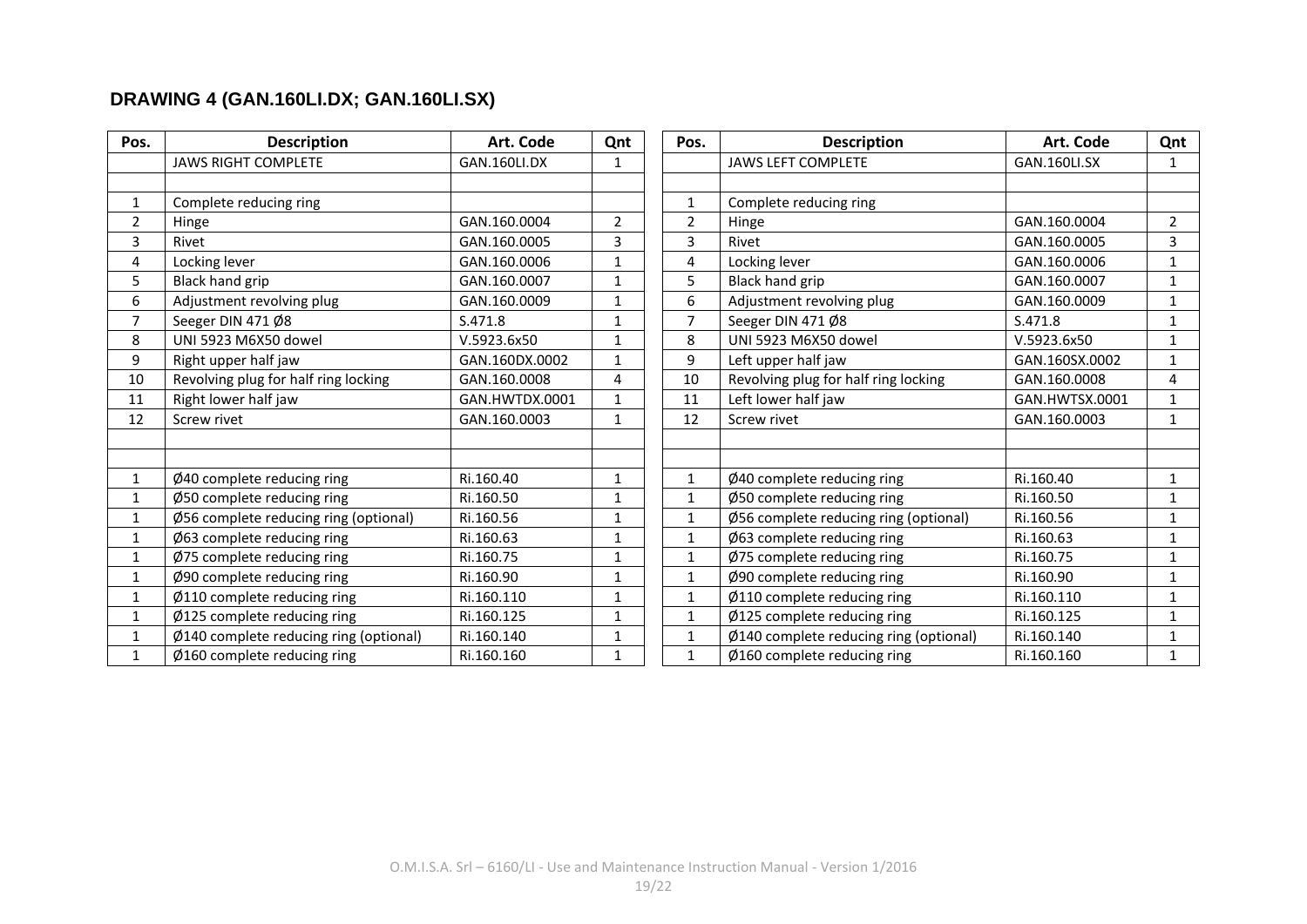# **CONFORMITY DECLARATION**

# $C<sub>f</sub>$

## O.M.I.S.A. S.r.l. Via Verga 9/11 -20845 - Sovico (MB) - ITALY Tel. +39 039 2323028 | Fax +39 039 2018579

#### **DECLARES**

That the welding machine:

Manufactured and sold by our company in compliance with: EN 60335-1, EN60335-2-45 EN 60204-1 (CEI 44-5), EN 60204-1 (CEI 44-6) 2004/108/CE, 2006/95/CE EN 55014, EN 61000-3-2, EN 61000-3-3 2006/42/CE 2002/95/CE, 2002/96/CE, 2003/108/CE

This declaration loses its validity in case of changes to the welding machine without our written authorization.

Sovico, 10<sup>th</sup> September 2019

**O.M.I.S.A. S.r.l.**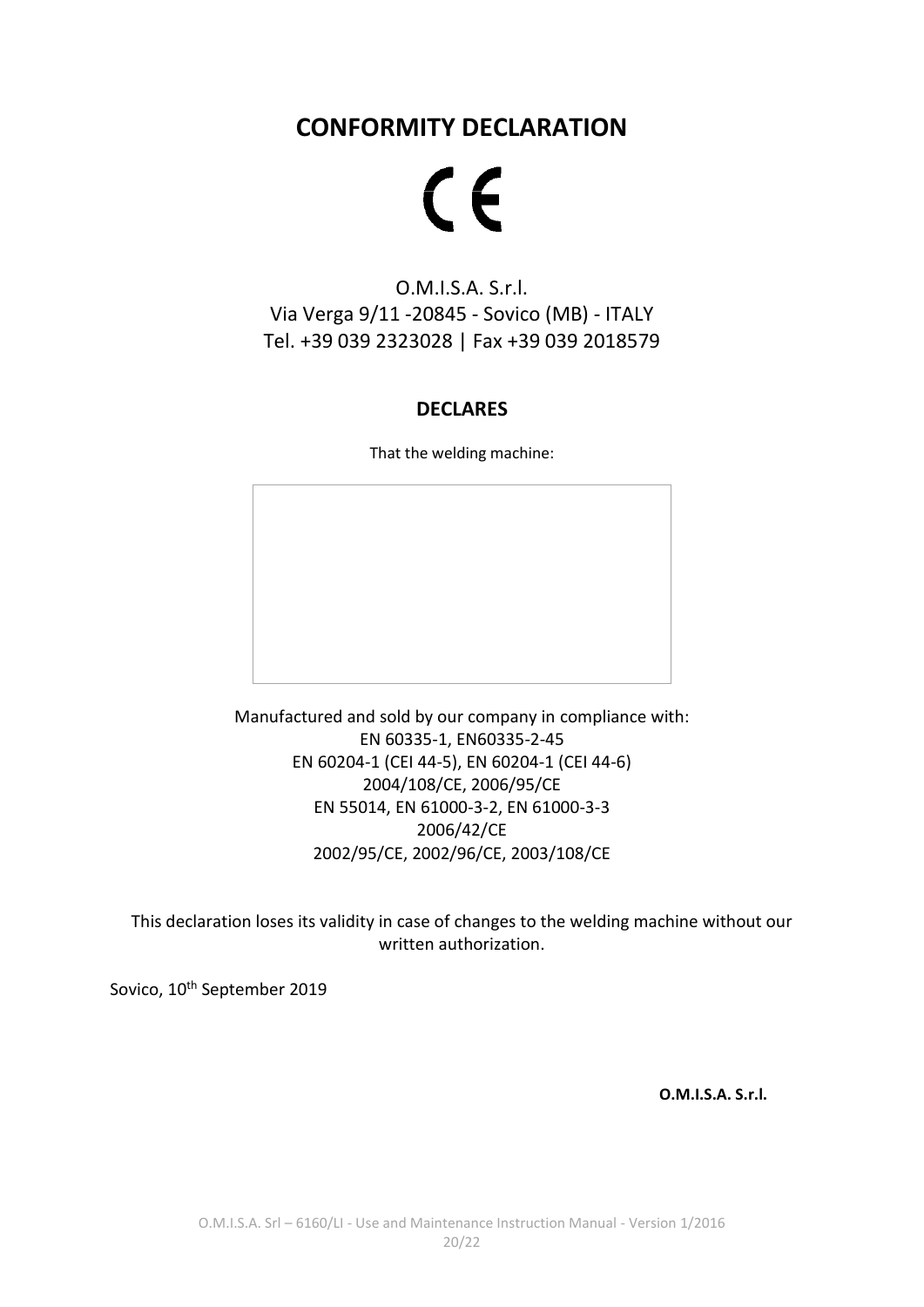#### **WARRANTY CONDITION**

Each article manufactured by our company is guaranteed for 12 months from the purchase date. For warranty means the replacement and free reparation of product parts that are faulty for manufacture vices.

Warranty does not cover possible faulty for the following reasons:

- Negligence and carelessness in using.
- Unsuitable use, longevity and wear of the product.
- Not authorized people and third-partytampering, if not authorized by us in writing.
- Damages for transport or circumstances that don't come from manufacture vices.
- Non-observance of directions fixed by the supplier and written in the instruction manual supplied.
- Damages due to not-stabilized tension rushes.

In case of vices or fault, the product should be sent to us in free port within 7 days from receipt and it will be sent back in free port.

O.M.I.S.A. Srl will not be liable for possible damages that could come directly or indirectly to people or things during the product use.